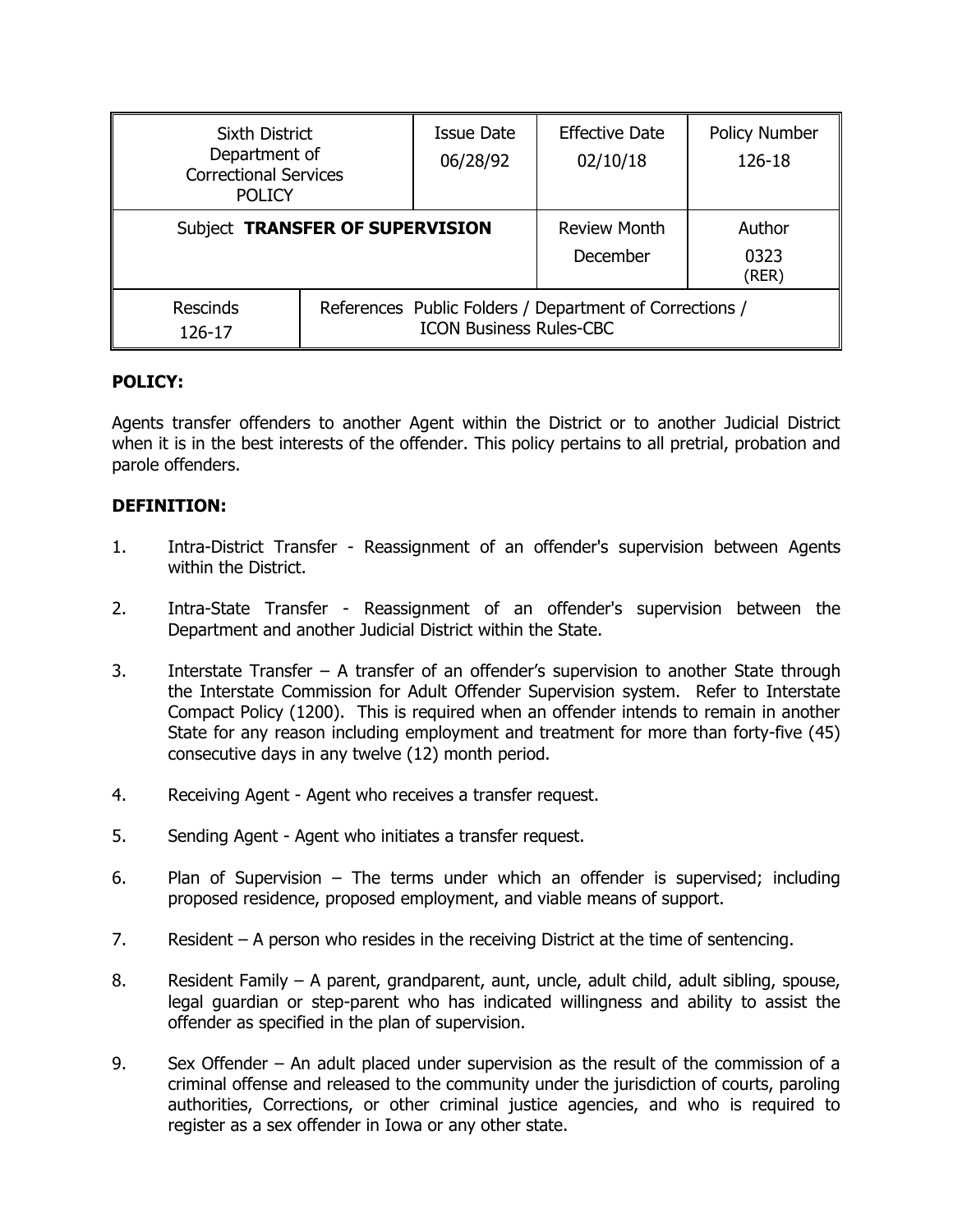#### **POLICY NUMBER 126-18 PAGE 2 OF 8**

## **PROCEDURE:**

- 1. Intra-District:
	- A. Intra District transfers are accomplished through the respective Supervisors. The guidelines for initiating an Intra-District transfer are consistent with the guidelines for Intra-State Transfer as referenced in this policy.
	- B. **NEW CASE-NOT ASSIGNED TO AN AGENT**: Release With Supervision (RWS) and Probation new case offenders may be transferred to other units within the District without being assigned to an Agent when the offender already lives in a different area within the District. The offender's address is verified. A memo (ICON  $\Rightarrow$  Reports  $\Rightarrow$  Templates  $\Rightarrow$  All-New to You Transfer Memo) is prepared and sent to the receiving unit Supervisor along with required documentation as noted in memo. Required ICON data entry is completed in the sending unit. Supervisor review is determined by each unit.
	- C. **CASES ASSIGNED TO AN AGENT:** The transfer is initiated by the sending Agent entering a Transfer Instance to Field or Residential in ICON. Detailed information regarding the proposed placement is entered in the comments section of the Transfer Instance. Whenever possible, transfer details are to be verified prior to initiating the transfer. It is noted if the transfer details are unverified. An Iowa Risk Revised (IRR) is completed and a current DRAOR caseplan, if required.
	- D. Required information in transfer summary includes:
		- Address and phone if different than ICON address and phone;
		- Relationship to person(s) in proposed residence;
		- Employment, educational opportunities, or financial support;
		- Reasons (justification) for transfer;
		- Status of supervision fee collection;
		- Any pertinent medical and mental health information.
	- E. The following items are scanned and attached to the appropriate screens in ICON or are in the case file before sending the file to receiving unit:
		- All pertinent court orders, including sentencing order;
		- Signed probation agreement;
		- Restitution information (as applicable);
		- Pretrial information;
		- Reports from treatment agencies;
		- No contact orders;
		- Trial Information and Minutes of Testimony;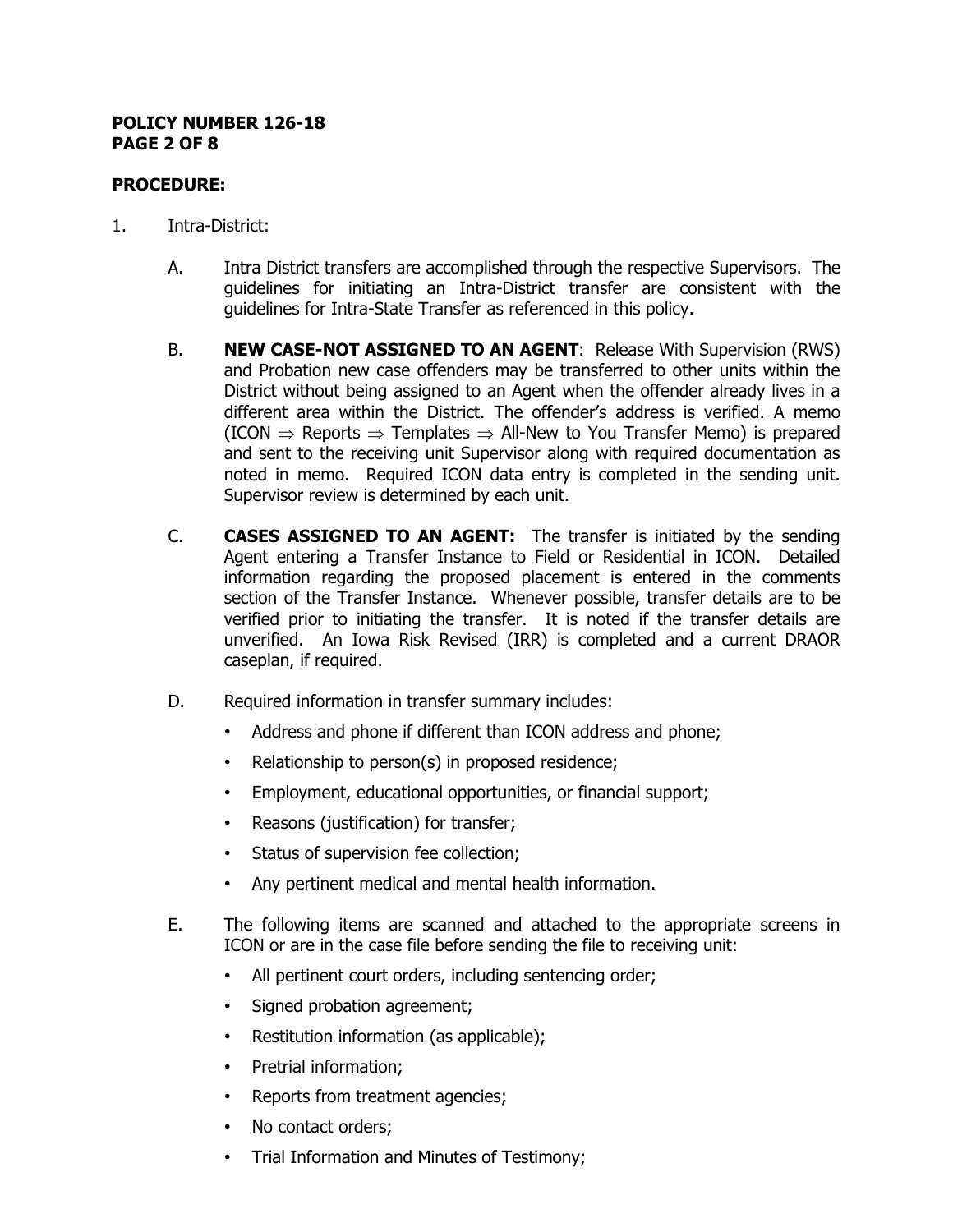### **POLICY NUMBER 126-18 PAGE 3 OF 8**

- F. A memo (ICON  $\Rightarrow$  Reports  $\Rightarrow$  Templates  $\Rightarrow$  All-Transfer Summary /Field or Residential or Sex Offender) is prepared and attached to the case file. The sending unit Supervisor approves the transfer prior to sending the file to the receiving unit.
- G. The assigned receiving Agent starts the transfer investigation as quickly as possible. Any delay is documented in ICON Generic Notes. The Agent has up to thirty (30) calendar days upon assignment of the case to approve or deny the transfer in ICON. The receiving Agent conducts a home visit to verify residence before accepting or denying the transfer. The receiving Agent accepts the transfer or consults with their unit Supervisor regarding the reason(s) for denial. Denials require supervisory approval. The sending unit Agent and Supervisor are contacted regarding the reasons for denial.
- 2. Intra-State:
	- A. All felonies are eligible for transfer between Judicial Districts provided mandatory transfer acceptance criteria are met.
	- B. Offenders who are in another District solely for the purpose of in-patient treatment are not eligible for transfer.
	- C. The Agent in the sending District makes a reasonable effort to sign new offenders to supervision agreement(s) prior to transfer and to complete the Iowa Risk-Revised (IR-R) to establish the initial level of supervision. The Agent in the receiving District reviews the IR-R for accuracy.
	- D. In general, offenders that are not on new case status (which is the first thirty [30] days from Agent assignment) are not allowed to relocate until the receiving District has had the opportunity to investigate the proposed transfer. Exceptions are reviewed with the Supervisor of the receiving District.
	- E. The transfer is initiated by entering a Transfer Instance to Field in ICON. Detailed information regarding the proposed placement is entered in the comments section of the Transfer Instance. It is noted if the transfer details are unverified.
	- F. Required comments include:
		- 1.) Address and phone;
		- 2.) Relationship to person(s) in proposed residence;
		- 3.) Proposed employment, educational opportunities, or financial support;
		- 4.) Reasons (justification) for transfer;
		- 5.) Status of supervision fee collection;
		- 6.) Any pertinent medical information.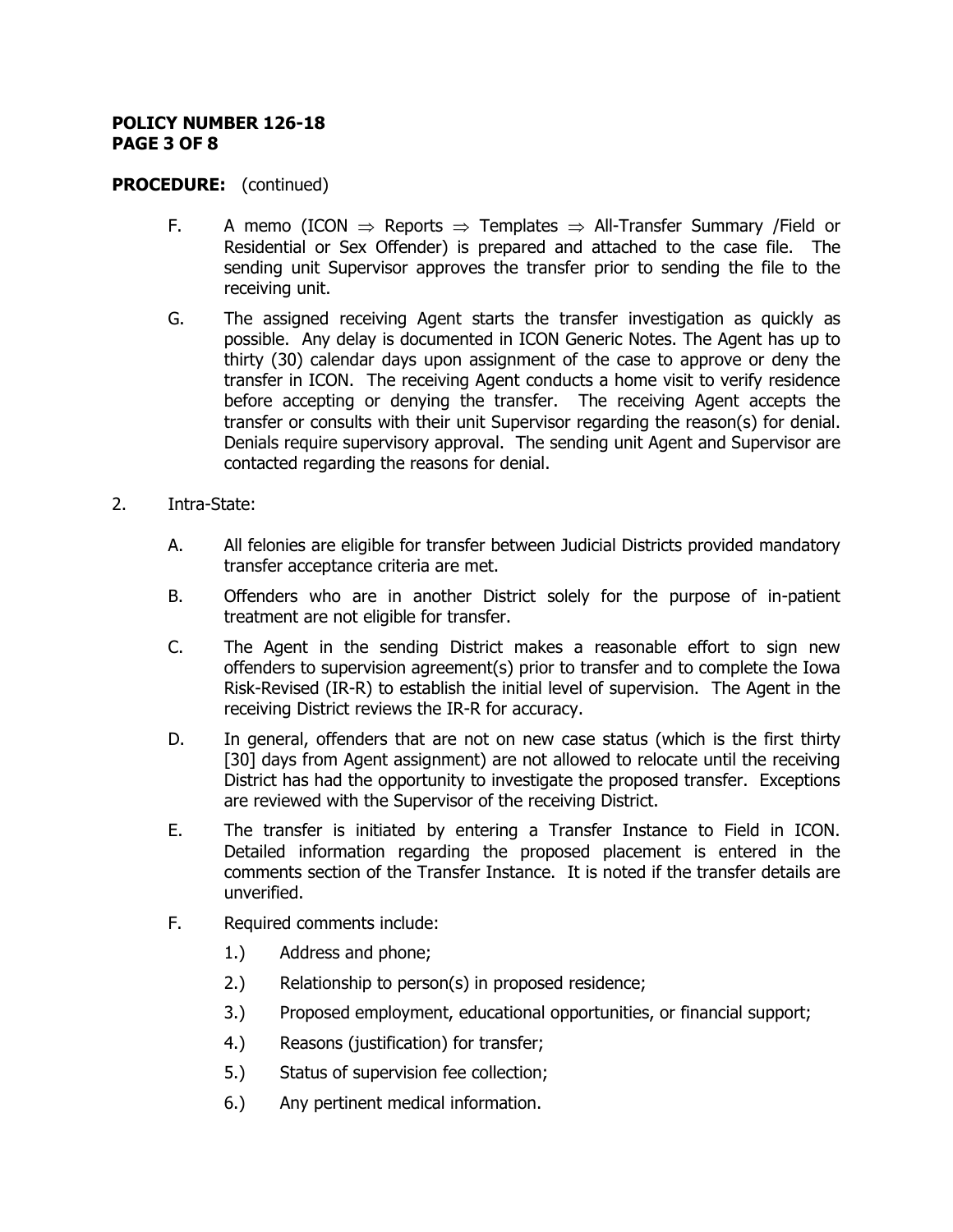### **POLICY NUMBER 126-18 PAGE 4 OF 8**

- G. The following items are entered or scanned and attached to the appropriate screens in ICON as soon as the Transfer Instance is entered:
	- 1.) All pertinent court orders, including sentencing order
	- 2.) Signed probation agreement
	- 3.) Restitution information, as applicable
	- 4.) Travel permit
	- 5.) Pre-trial information
	- 6.) Reports from treatment agencies
	- 7.) No contact order(s)
	- 8.) Trial information and Minutes of Testimony
	- 9.) Supervision fee balance;
- H. The receiving District has thirty (30) calendar days upon assignment of the case to approve/deny the transfer. The receiving District consults with the sending District regarding the reason(s) for rejection. The receiving District notifies the sending District via email of the acceptance of the case or the reason(s) for rejection.
- I. All denials of transfers are reviewed by the Supervisor of the receiving District.
- J. For an offender sentenced in one District, transferred to a second District and requests transfer to a third District, the receiving Agent first contacts the sending Agent. The receiving Agent prepares the transfer request, and upon receipt of the acceptance from the third Agent/Judicial District, the receiving Agent notifies the sending Agent by email of the acceptance of the third Agent/Judicial District. The sending Agent then directs all correspondence to the third Agent/Judicial District.
- K. For intra-state transfer cases which desire to transfer to another State:
	- 1.) After verifying with the sending Agent that there are no impediments to the transfer, the receiving Agent prepares the Interstate Compact transfer request; (See DOC Interstate Compact Section, [http://docportal.doc.gov.state.ia.us/Docs/default.aspx?RootFolder=%2FD](http://docportal.doc.gov.state.ia.us/Docs/default.aspx?RootFolder=%2FDocs%2FDOC%20Policies%2FSection%207%20%2D%20Interstate%20Compact&FolderCTID=0x012000AD00A88C22299248AE5868EE5B26BD80&View=%7B464667C2%2DA442%2D4C65%2D8A48%2DDB12D49C3778%7D) [ocs%2FDOC%20Policies%2FSection%207%20%2D%20Interstate%20Co](http://docportal.doc.gov.state.ia.us/Docs/default.aspx?RootFolder=%2FDocs%2FDOC%20Policies%2FSection%207%20%2D%20Interstate%20Compact&FolderCTID=0x012000AD00A88C22299248AE5868EE5B26BD80&View=%7B464667C2%2DA442%2D4C65%2D8A48%2DDB12D49C3778%7D) [mpact&FolderCTID=0x012000AD00A88C22299248AE5868EE5B26BD80&](http://docportal.doc.gov.state.ia.us/Docs/default.aspx?RootFolder=%2FDocs%2FDOC%20Policies%2FSection%207%20%2D%20Interstate%20Compact&FolderCTID=0x012000AD00A88C22299248AE5868EE5B26BD80&View=%7B464667C2%2DA442%2D4C65%2D8A48%2DDB12D49C3778%7D) [View=%7B464667C2%2DA442%2D4C65%2D8A48%2DDB12D49C3778](http://docportal.doc.gov.state.ia.us/Docs/default.aspx?RootFolder=%2FDocs%2FDOC%20Policies%2FSection%207%20%2D%20Interstate%20Compact&FolderCTID=0x012000AD00A88C22299248AE5868EE5B26BD80&View=%7B464667C2%2DA442%2D4C65%2D8A48%2DDB12D49C3778%7D) [%7D](http://docportal.doc.gov.state.ia.us/Docs/default.aspx?RootFolder=%2FDocs%2FDOC%20Policies%2FSection%207%20%2D%20Interstate%20Compact&FolderCTID=0x012000AD00A88C22299248AE5868EE5B26BD80&View=%7B464667C2%2DA442%2D4C65%2D8A48%2DDB12D49C3778%7D) or 6th District Policy (1200).
	- 2.) A copy of the transfer request is sent to the sending Agent and both Districts are notified by Interstate Compact when the reply is received from the other State;
	- 3.) If the transfer is accepted, the receiving District closes the file and the sending Agent resumes monitoring the case like any other case transferred out on the Interstate Compact.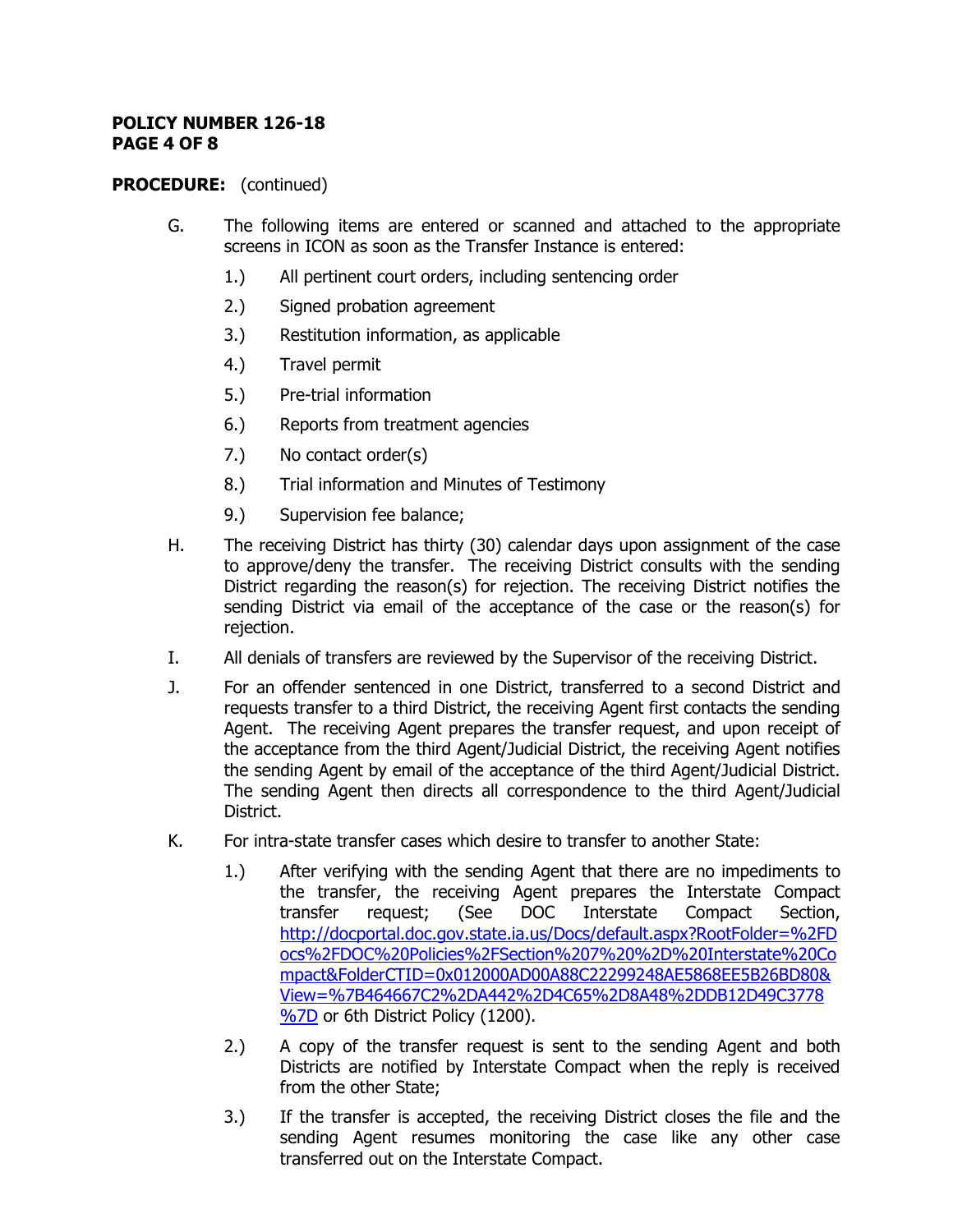### **POLICY NUMBER 126-18 PAGE 5 OF 8**

- L. Mandatory Transfer Acceptance (Felonies):
	- 1.) At the discretion of the sending District, an offender is eligible for transfer of supervision to a receiving District and the receiving District accepts the transfer, if the offender:
		- a. Has more than ninety (90) days of supervision remaining at the time the sending District submits the transfer request; and
		- b. Has a valid plan of supervision; and
		- c. Is in substantial compliance with the terms of supervision in the sending District (pending violations are not the sole basis for rejection of a case); and
		- d. Is a resident of the receiving District; or
		- e. Has resident family in the receiving District who indicated a willingness and ability to assist as specified in the plan of supervision; or
		- f. Can obtain employment in the receiving District or has means of support.
	- 2.) The sending District controls the decision of whether or not to transfer an offender. The case is carefully scrutinized by the sending Agent prior to initiating a transfer in ICON.
	- 3.) The receiving District must accept the case as long as the above criteria are met.
- M. Mandatory Transfer Acceptance (Aggravated Misdemeanors):
	- 1.) An aggravated misdemeanor offender that has more than ninety (90) days left on supervision is eligible for transfer provided that all other criteria for transfer have been satisfied, and the instant offense includes one (1) or more of the following:
		- a. An offense which a person has incurred direct or threatened physical or psychological harm;
		- b. An offense that involves the use or possession of a firearm;
		- c. A second or subsequent misdemeanor offense of driving while impaired by drugs or alcohol;
		- d. A sexual offense that requires the offender to register as a sex offender in the sending District;
- N. Discretionary Transfer Acceptance (Aggravated and Serious Misdemeanors):
	- 1.) All other aggravated misdemeanors that do not meet the criteria in Section N, and only serious misdemeanors that score High Normal or above on the Iowa Risk Assessment Revised or are assaultive in nature are eligible for discretionary transfer between Districts.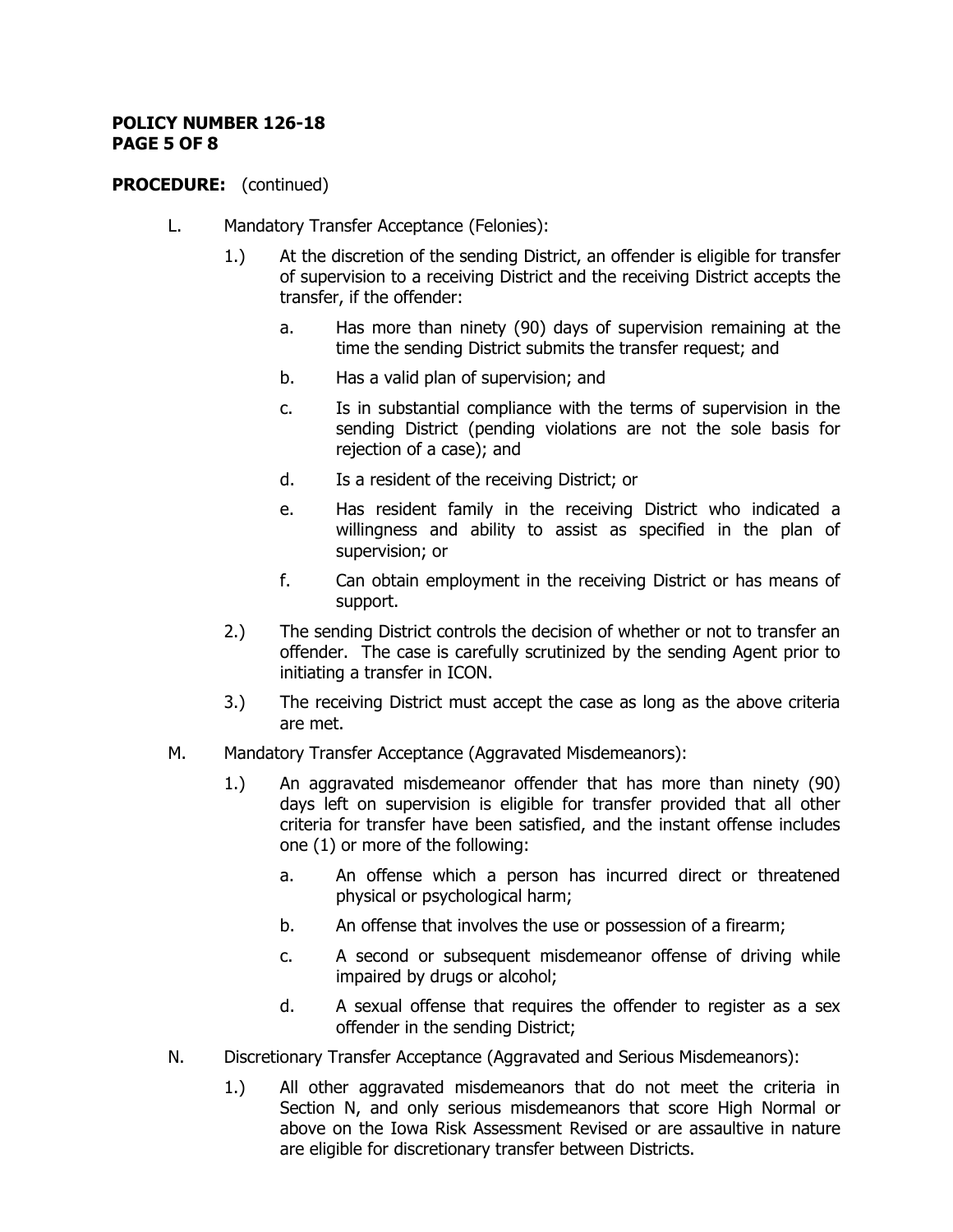### **POLICY NUMBER 126-18 PAGE 6 OF 8**

- 2.) The sending District may request transfer of supervision of an offender who does not meet mandatory transfer of supervision criteria.
- 3.) The sending District must provide sufficient documentation to justify the requested transfer.
- 4.) The receiving District has the discretion to accept or reject the transfer of supervision.
- O. Documentation Entered into ICON:
	- 1.) Iowa Risk Revised is required;
	- 2.) A Jesness inventory completed within the last four (4) years, if applicable, except on new case status (when a case is transferred in the first thirty (30) days from Agent assignment;
	- 3.) A DRAOR case plan, if applicable, except on new case status (when a case is transferred in the first thirty (30) days from Agent assignment);
	- 4.) Sentencing order scanned into Offender Attachments;
	- 5.) Treatment summaries, progress forms or otherwise relevant treatment information (if applicable);
	- 6.) Any exceptions to the suggested documentation can be reviewed by the Supervisor.
- 3. Transfer of Supervision of Sex Offenders:
	- A. Early communication between Districts to accommodate the unique and realistic conditions of each sex offender case is strongly encouraged.
	- B. Eligibility for Transfer at the discretion of the sending District, a sex offender is eligible for transfer.
	- C. All offenders on the Sex Offender Registry and/or subject to the 2,000 foot rule are not approved to leave the area of jurisdiction until a transfer request is accepted by the receiving District.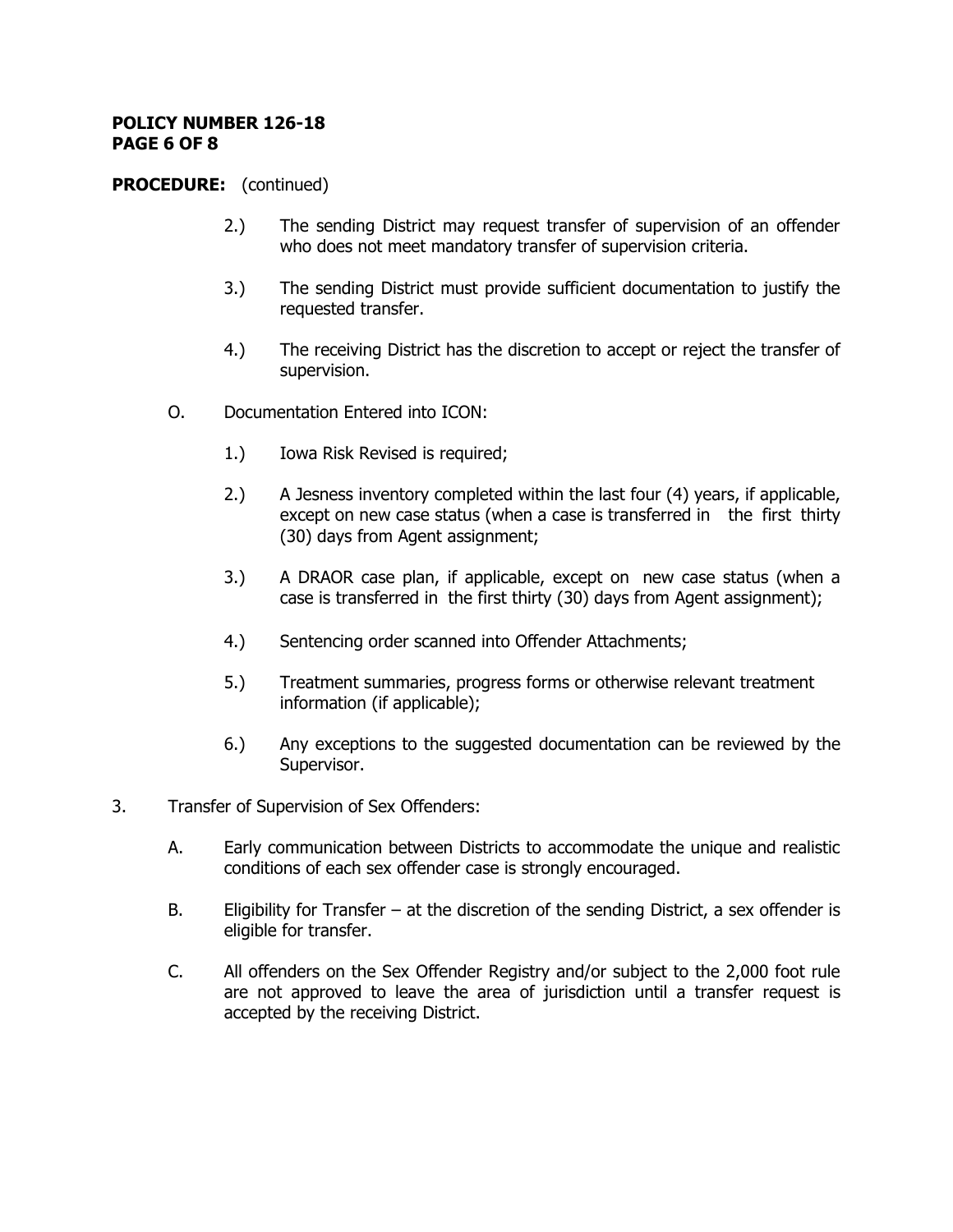#### **POLICY NUMBER 126-18 PAGE 7 OF 8**

- D. Sex offenders may be allowed to travel to the proposed new area to seek and maintain employment and a legal residence. However, they are not allowed to stay overnight unless both the sending and receiving Supervisor agree that the overnight lodging is a legal and appropriate residence. The sending District maintains supervision but notifies the District serving the proposed new area of the travel plans.
- E. A sex offender who resides in one (1) District but is convicted in another District is considered a resident of that District where he/she currently resides and any necessary transfer of supervision is mandatorily accepted barring extenuating circumstances, even if the offender is not currently in compliance with the 2,000 foot restriction.
- F. In the event that a sex offender has been allowed to move pending transfer prior to formal acceptance, the sending and receiving District work to immediately bring the offender under supervision at the current residence pending disposition of the transfer request.
- G. Exceptions to this policy may be made by the sending and receiving Supervisors as long as they comply with all laws regulating sex offenders.
- H. Application for Transfer  $-$  In addition to the information required in any application for transfer, transfers of sex offenders also include the following (as available and accessible in ICON):
	- 1.) Sex offender-specific assessments (transfers cannot be denied or postponed if a psychosexual evaluation has not been completed by the sending District);
	- 2.) Social history (PSI, Intake forms);
	- 3.) Official version of the offense (police reports, trial information and minutes of testimony);
	- 4.) Victim information:
		- a. Name, sex, age and relationship to the offender;
		- b. Victim Impact Statement;
		- c. Indicate in the transfer narrative if victim information is available in the Victim Confidential Comments in ICON.
	- 5.) Supervisors review all incoming transfers that are denied.
- 4. Supervision Fees:
	- A. Whenever a transfer is initiated within the first thirty (30) days of supervision, the receiving District collects the entire supervision fee.